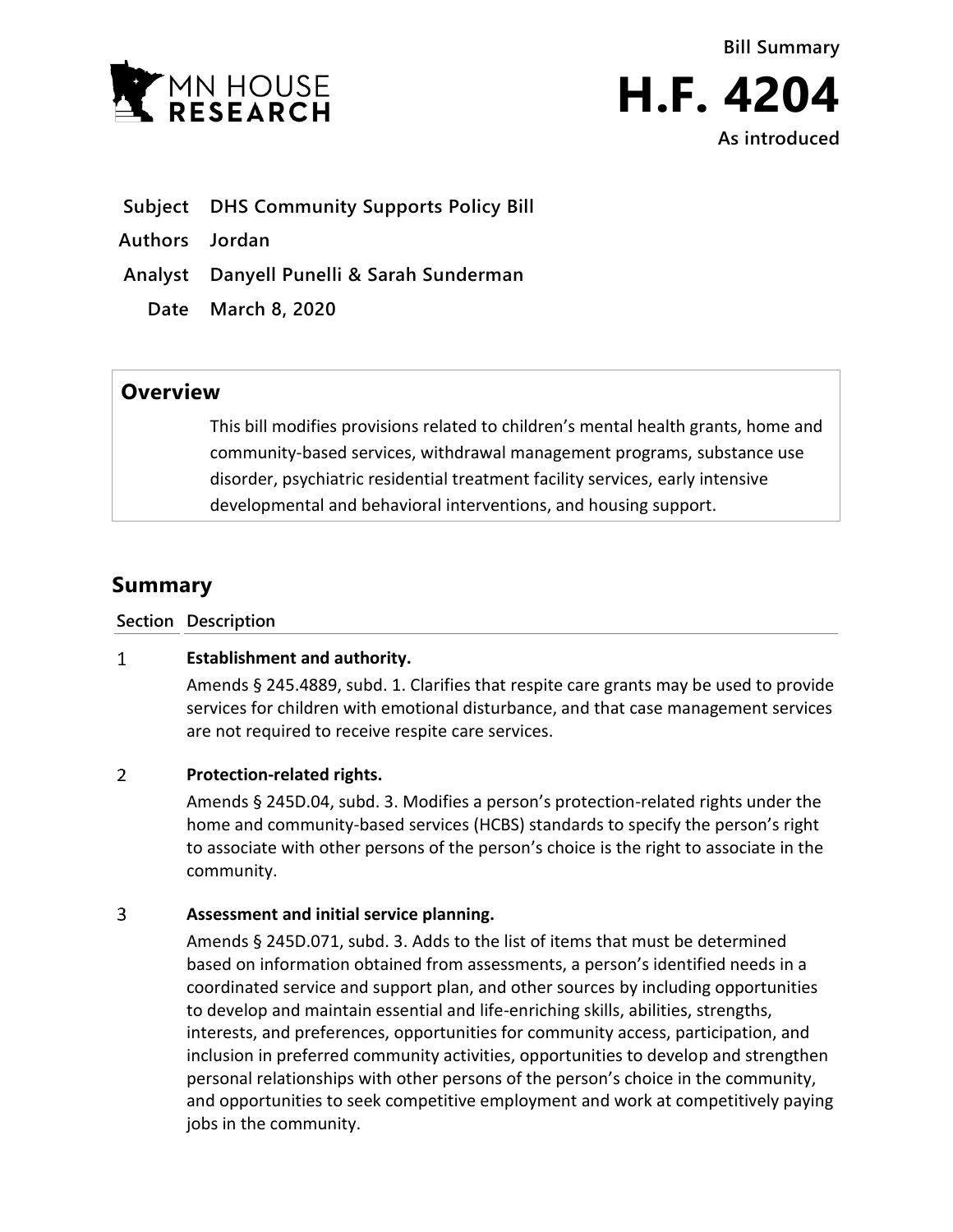# $\overline{4}$ **Clinically managed program.**

Amends § 245F.02, subd. 7. Updates cross-reference and modifies terminology from "medical professional" to "licensed practitioner" for withdrawal management staffing provision.

# 5 **Medically monitored program.**

Amends § 245F.02, subd. 14. Updates cross-reference, modifies terminology from "medical director" to "licensed practitioner," and requires the practitioner to be available rather than on site seven days per week.

# 6 **Comprehensive assessment and assessment summary.**

Amends § 245F.06, subd. 2. Adds assessment summary requirement.

# $\overline{7}$ **Services provided at clinically managed programs.**

Amends § 245F.12, subd. 2. Modifies terminology from "qualified medical professional" to "licensed practitioner."

#### 8 **Services provided at medically monitored programs.**

Amends § 245F.12, subd. 3. Modifies terminology from "qualified medical professional" to "licensed practitioner."

# $\overline{9}$ **Exemption from license requirement.**

Amends § 245G.02, subd. 2. Specifies that screening, brief intervention, and referral to treatment (SBIRT) services are exempt from other statutory SUD assessment requirements.

#### 10 **Client records required.**

Amends § 245G.09, subd. 1. Requires a licensed nonresidential SUD treatment program to identify and document clients designated as receiving SBIRT services.

# 11 **Rules for substance use disorder care.**

Amends § 254A.03, subd. 3. Specifies that SBIRT services are exempt from other statutory SUD assessment requirements.

# 12 **Licensure required.**

Amends § 254B.05, subd. 1. Adds a cross reference to the definition for "licensed professional in private practice" to SUD assessment and treatment services section.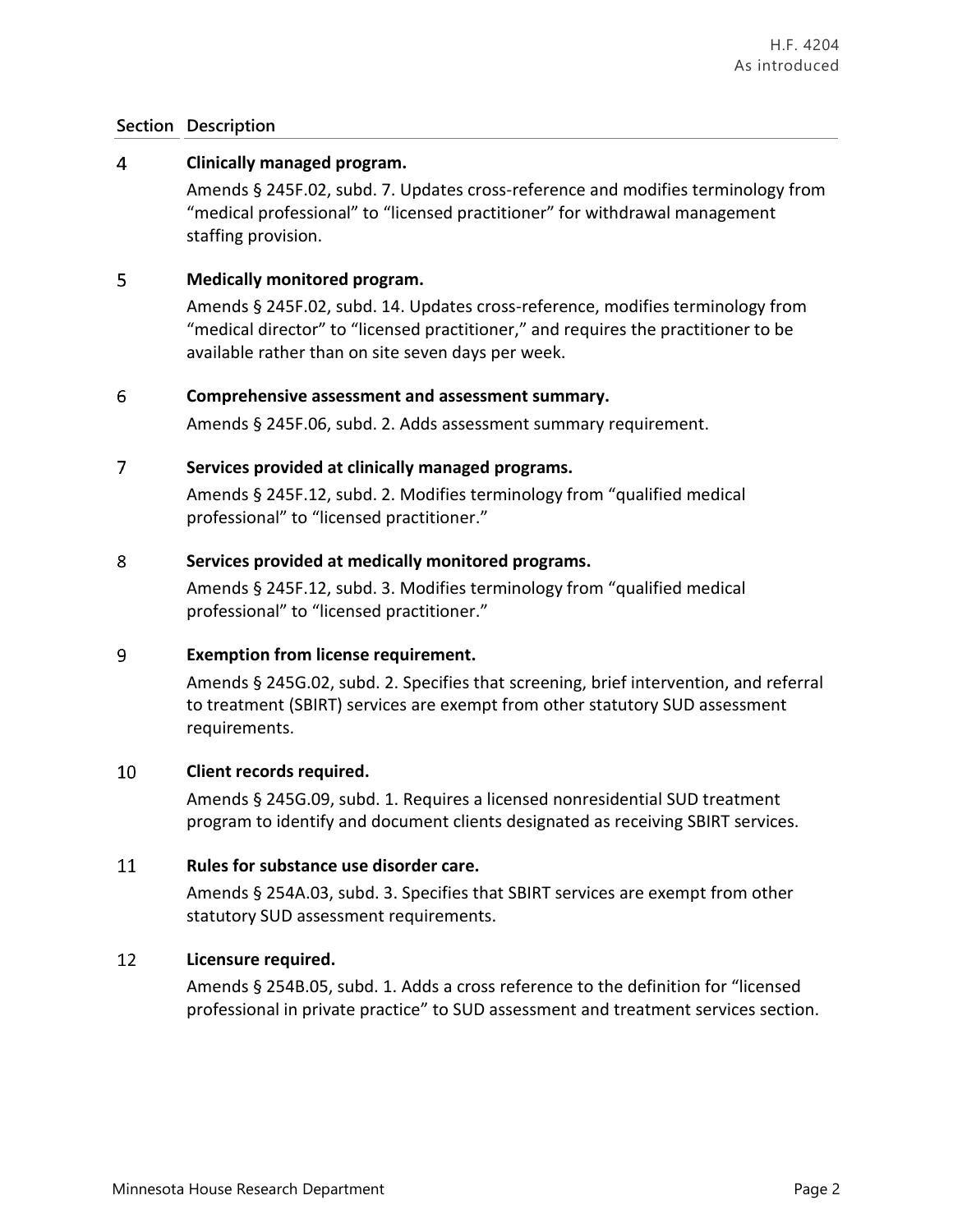# 13 **Authorization for foster care setting.**

Amends § 256B.0652, subd. 10. Modifies the list of MA home care services the commissioner is prohibited from authorizing when those services are provided in a foster care setting. Provides an immediate effective date.

# 14 **Eligibility.**

Amends § 256B.0941, subd. 1. Removes requirement that eligibility for psychiatric residential treatment facility services be determined by the state medical review agent.

# 15 **Per diem rate.**

Amends § 256B.0941, subd. 3. Clarifies that psychiatric residential treatment facility services may be billed by either the facility or the licensed professional providing the services; removes reference to the state medical review agent.

# 16 **Definitions.**

Amends § 256B.0949, subd. 2. Modifies the definitions of "autism spectrum disorder or a related condition" and "early intensive developmental and behavioral intervention (EIDBI) benefit" under the statute governing the MA EIDBI benefit.

# 17 **Comprehensive multidisciplinary evaluation.**

Amends § 256B.0949, subd. 5. Modifies the list of items that must be included in the comprehensive multidisciplinary evaluation by removing a requirement that information about the range of current EIDBI treatment modalities recognized by the commissioner be provided.

# 18 **Individual treatment plan.**

Amends § 256B.0949, subd. 6. Modifies the list of items that must be specified in the individual treatment plan by removing specialized equipment or material and makes technical and conforming changes.

# 19 **Revision of treatment options.**

Amends § 256B.0949, subd. 9. Modifies terminology and removes a requirement that the commissioner provide public notice of changes and a public comment period before revisions in department recognized treatment modalities become effective.

# 20 **Covered services.**

Amends § 256B.0949, subd. 13. Paragraphs (a) and (b) remove the list of department recognized treatment modalities and, instead, require treatment to be based in developmental and behavioral evidence-based practices or practice-based evidence and to meet the treatment option requirements.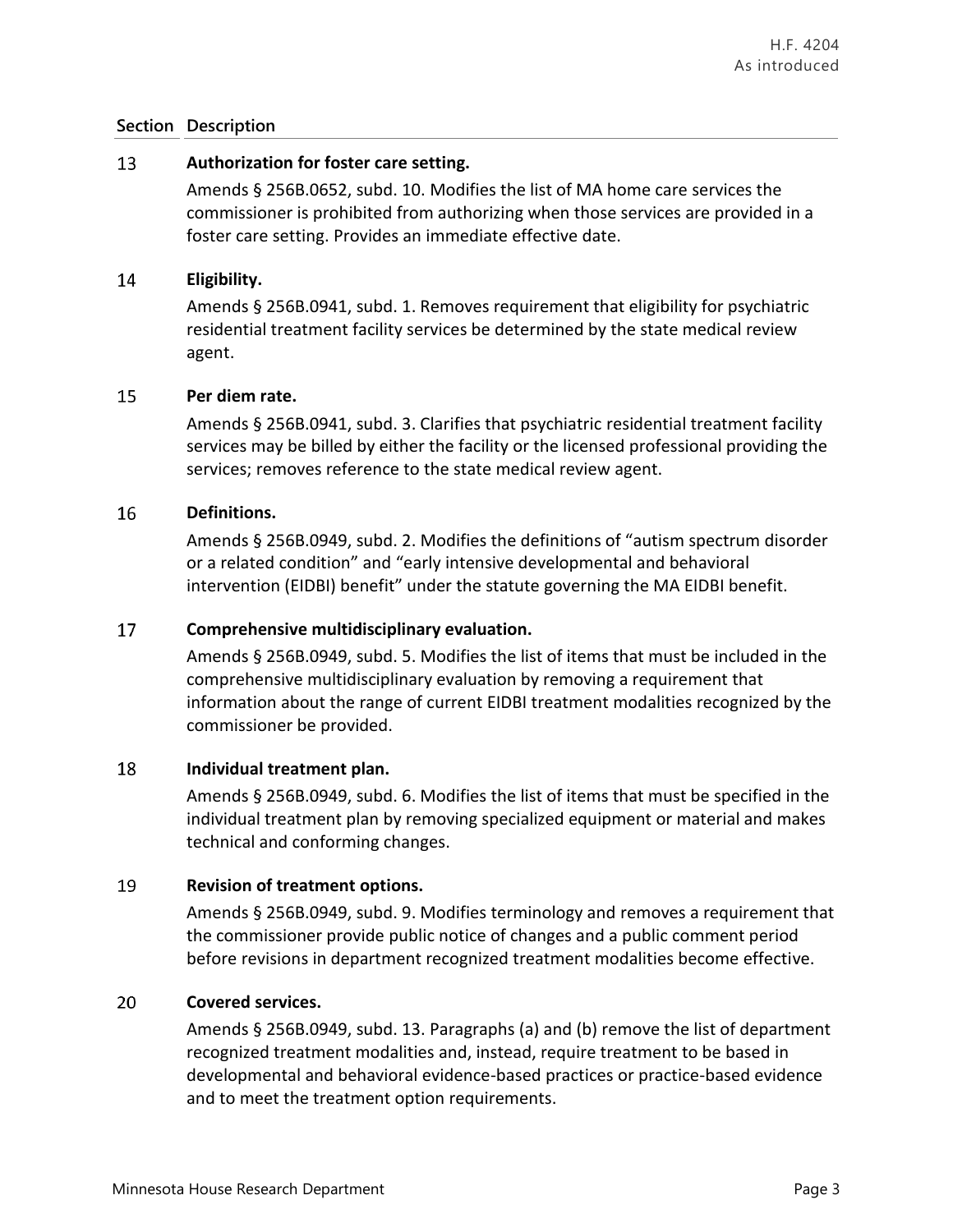Paragraph (c) specifies requirements for qualified EIDBI providers.

Paragraph (e) makes terminology and grammatical changes and removes language describing EIDBI intervention observation and direction.

Paragraph (f) requires intervention services to be provided under the direction of a qualified service provider. Allows interventions to take place across multiple settings. Specifies how the frequency and intensity of intervention services are provided. Allows intervention services to be provided individually or in a group.

Paragraph (g) makes grammatical and terminology changes.

Paragraphs (h) and (i) make conforming terminology changes.

Paragraph (k) removes a limit on MA coverage of telemedicine services.

# 21 **Person's rights.**

Amends § 256B.0949, subd. 14. Modifies a person's rights under EIDBI by requiring the person be free of all restricted procedures such as use of restraints.

# 22 **EIDBI provider qualifications.**

Amends § 256B.0949, subd. 15. Makes a grammatical change and modifies qualifications for a level III provider by requiring completion of all required EIDBI training within six months of employment.

# 23 **Agency duties.**

Amends § 256B.0949, subd. 16. Allows agencies delivering EIDBI services to have an office located in a border state (currently, agencies must have an office located in Minnesota).

# 24 **Professional certification.**

Amends § 256D.02, subd. 17. Modifies the definition of "qualified professional" under the chapter of statutes governing general assistance by cross-referencing a new definition (the current definition is being removed in this bill).

# 25 **Housing support.**

Amends § 256I.03, subd. 3. Makes terminology and technical changes.

# 26 **Qualified professional.**

Amends § 256I.03, subd. 14. Modifies the definition of "qualified professional" under the chapter of statutes governing housing support by cross-referencing a new definition (the current definition is being removed in this bill).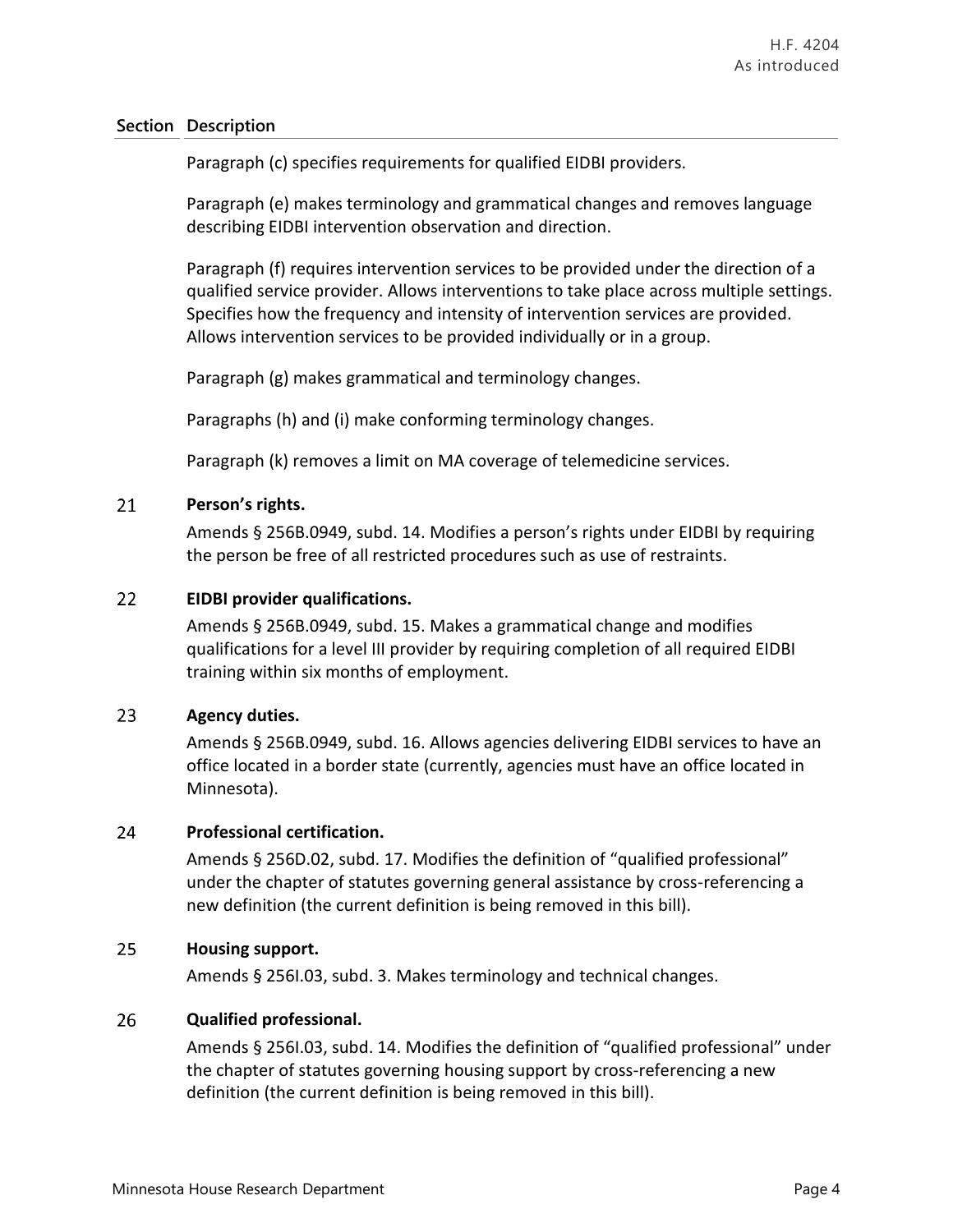# 27 **Housing support agreements.**

Amends § 256I.04, subd. 2b. Makes terminology changes to conform to the change in the name of the program (housing support used to be called group residential housing).

# 28 **Rate increases.**

Amends 256I.05, subd. 1c. Modifies language related to prior approval of absences to instead require advance reporting of absences.

# 29 **Supplemental rate; Mahnomen county.**

Amends § 256I.05, subd. 1n. Makes a terminology change to conform to the change in the name of the program (housing support used to be called group residential housing).

#### 30 **State participation.**

Amends § 256I.05, subd. 8. Makes terminology changes to conform to the change in the name of the program (housing support used to be called group residential housing).

# 31 **Time of payment.**

Amends § 256I.06, subd. 2. Makes conforming terminology changes.

# 32 **Correction of overpayments and underpayments.**

Amends § 256I.06, by adding subd. 10. Requires the agency to make an adjustment to housing support payments issued to individuals consistent with requirements of federal law and regulation and state law and rule and to issue or recover benefits as appropriate. Specifies a recipient or former recipient is not responsible for overpayments due to agency error, unless the amount of the overpayment is large enough that a reasonable person would know it is an error.

# 33 **Qualified professional.**

Amends § 256J.08, subd. 73a. Removes the definition of "qualified professional" under the chapter of statutes governing MFIP and adds a cross-reference to a new definition under the chapter of statutes governing public assistance simplification.

# 34 **Qualified professional.**

Amends § 256P.01, by adding subd. 6a. Defines "qualified professional."

# 35 **Repealer.**

Repeals Minnesota Statutes, section 245F.02, subd. 20 (qualified medical professional).